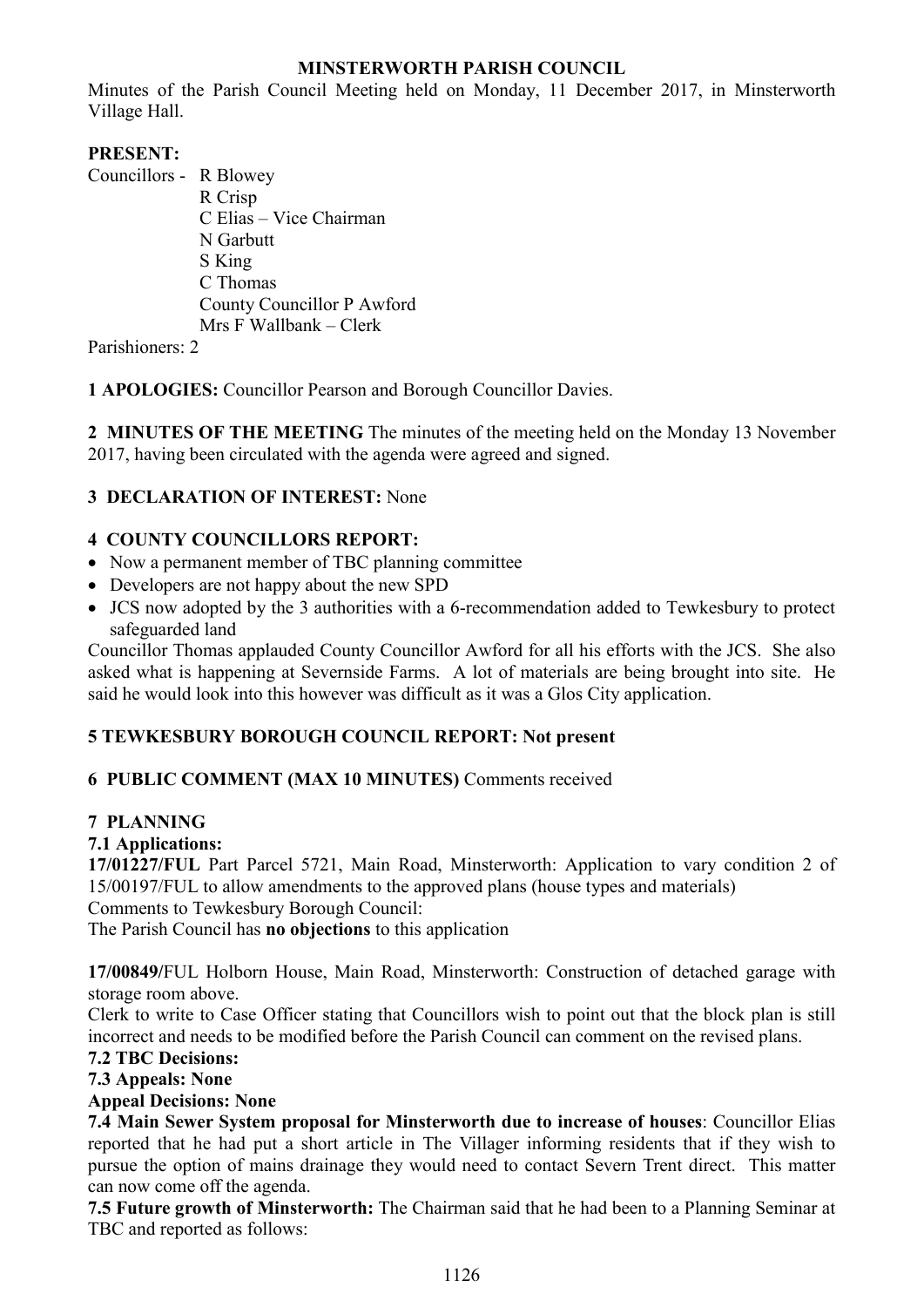- The JCS aims to be finalised in mid-December; there is then a 6-week period where a legal challenge can be mounted. That will end in mid/end January
- The next step, starting February, is to establish a Tewkesbury Borough Plan, TBP, for housing and development within the parishes, and the parishes will be asked to contribute
- This will entail each Parish discussing a 'settlement boundary' where it is thought that houses could be built. The PC will be asked to comment on the numbers and types of houses that we would like to see within our settlement boundary.
- this was done for the service village forum when it started
- The TBP may not have any legal standing (and is hence unlike the neighbourhood plans) but the TBP will be taken into consideration when planning applications come forward
- The PC will be asked to make decisions on what we want to see in the future, presumably up to 2030, which is the period of the JCS

Annette Roberts has already asked to meet with the Parish council and it was agreed that the Parish Council invites her to attend the February meeting. The Chairman said he would contact her.

### **8 FINANCIAL MATTERS**

| 8.1 Accounts for payment and receipts:<br>Mrs F J Wallbank |        |         |                     |
|------------------------------------------------------------|--------|---------|---------------------|
| Salary 1-31 December 2017                                  | 365.18 |         |                     |
| Less Tax                                                   | 32.20  | 332.98  | Cheque No: $101447$ |
| Inland Revenue                                             |        | 32.20   | Cheque No: $101448$ |
| Parish Magazine Printing:                                  |        |         |                     |
| Printing The Villager – December                           |        | 88.37   | Cheque No: $101449$ |
| Minsterworth Village Hall – cost of meeting                |        |         |                     |
| Held on 13.11.17                                           |        | 28.60   | Cheque No: 101451   |
| <b>Total:</b>                                              |        | £482.15 |                     |

#### **Receipts:**

**Total: £0.00**

**8.2 Financial Statement** for the month ended November 2017 was circulated via email and signed by the Chairman.

**8.3 Draft budget for 2018/9:** The Clerk had circulated a second draft with the amendments agreed at last month's meeting. Councillor Thomas had done some research into the provision of a defibrillator – the British Hearth Foundation can provide one for approximately £1000 but there may be an option for local businesses to sponsor one and the Parish Council would have to pay for the running costs. A discussion took place on whether this would be a good asset for the Village and it was agreed that the best place would be to site a defibrillator at the Village Hall and the Parish Council would undertake the project. It could also provide an opportunity for CPR training for Villagers. Councillor Thomas would bring back costings to the next meeting. It also agreed in principle that the budget for 2018/19 would be £7700 but would be confirmed at the January meeting.

### **9 MATTERS ARISING:**

**9.1 Highway Matters: Field House, Main Road:** The stones have been removed however the flower tubs remain, but these are not contravening any Highway regulations.

**Redlands Barn** White stones have been placed outside Redlands Barn. The Chairman said he would speak with the owner regarding their safety.

**Defective Road Signs**: These have still not been done

**Oakle Street:** Cars are still for sale. Councillor Garbutt said that he has had several complaints that visibility is hindered when exiting Oakle Street. It was suggested that a log is kept of registration number of vehicles and dates, and whether they were taxed. County Councillor Awford said he would take this up with Gloucestershire Highways again.